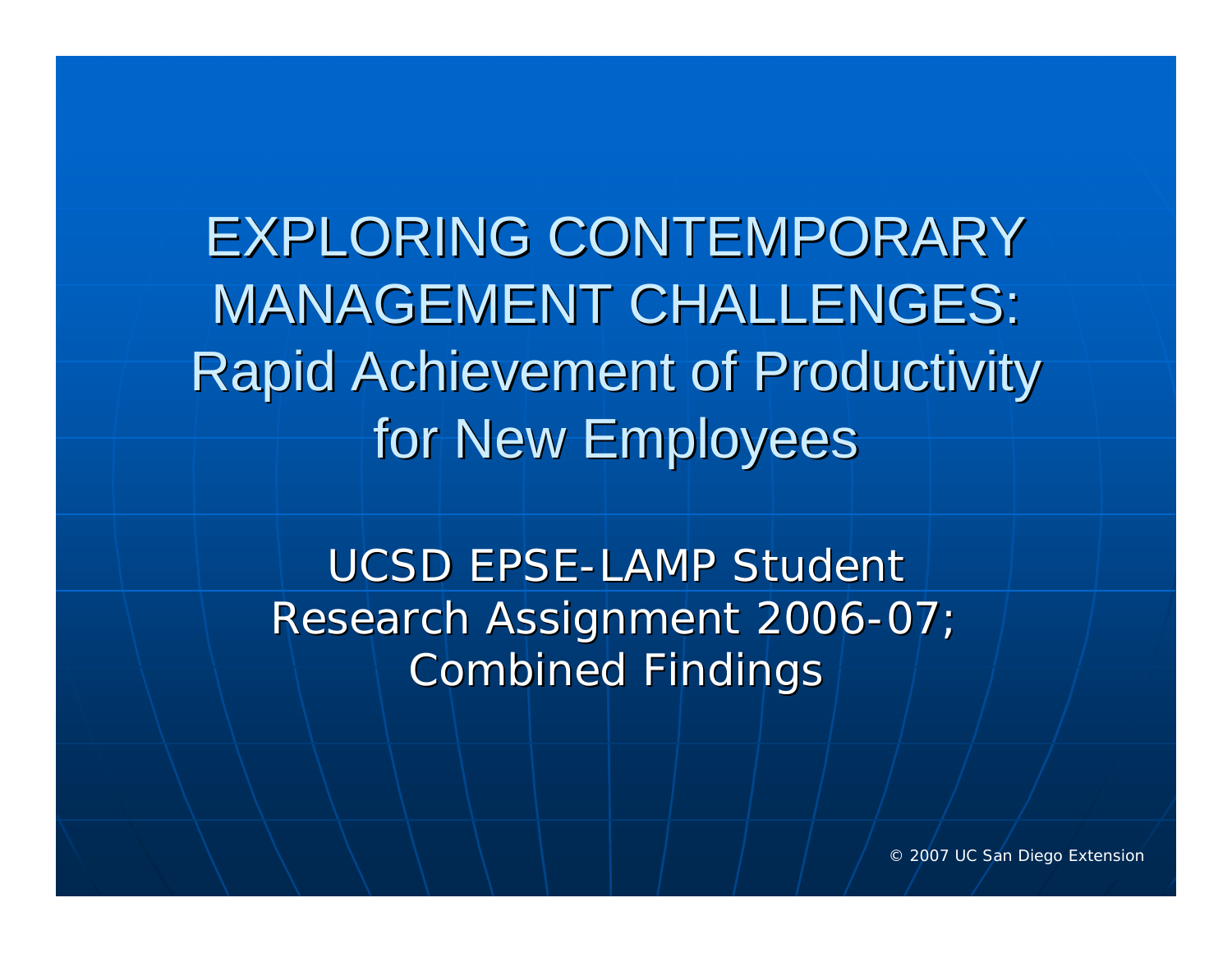#### THE ASSIGNMENT

- $\blacksquare$  Understand the challenge – behaviors, processes or tools that achieve productivity for new employees more rapidly
- **Interview at least two individuals** 
	- one manager with a reputation for quick assimilation of employees
	- one new employee
- $\blacksquare$  Document findings, give personal analysis
	- Specifics  $-$  behaviors, processes, tools, experiences

Provide summative insights/recommendations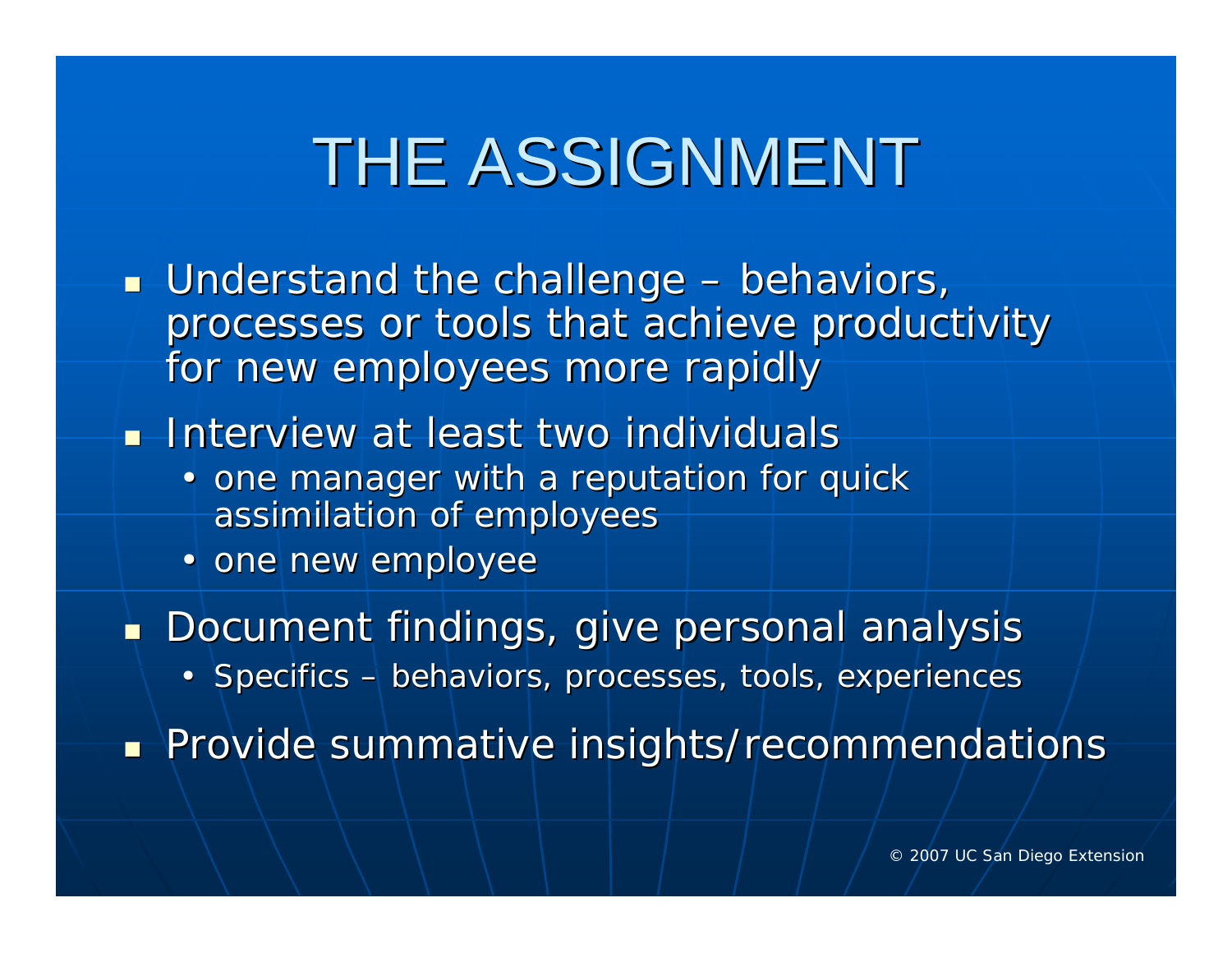#### INFORMATION RECEIVED

- **Eifty-one papers**
- **Twenty-three companies**
- $\overline{\phantom{a}}$ **DETE:** Variety of approaches to the interview questions and methods of integrating analysis analysis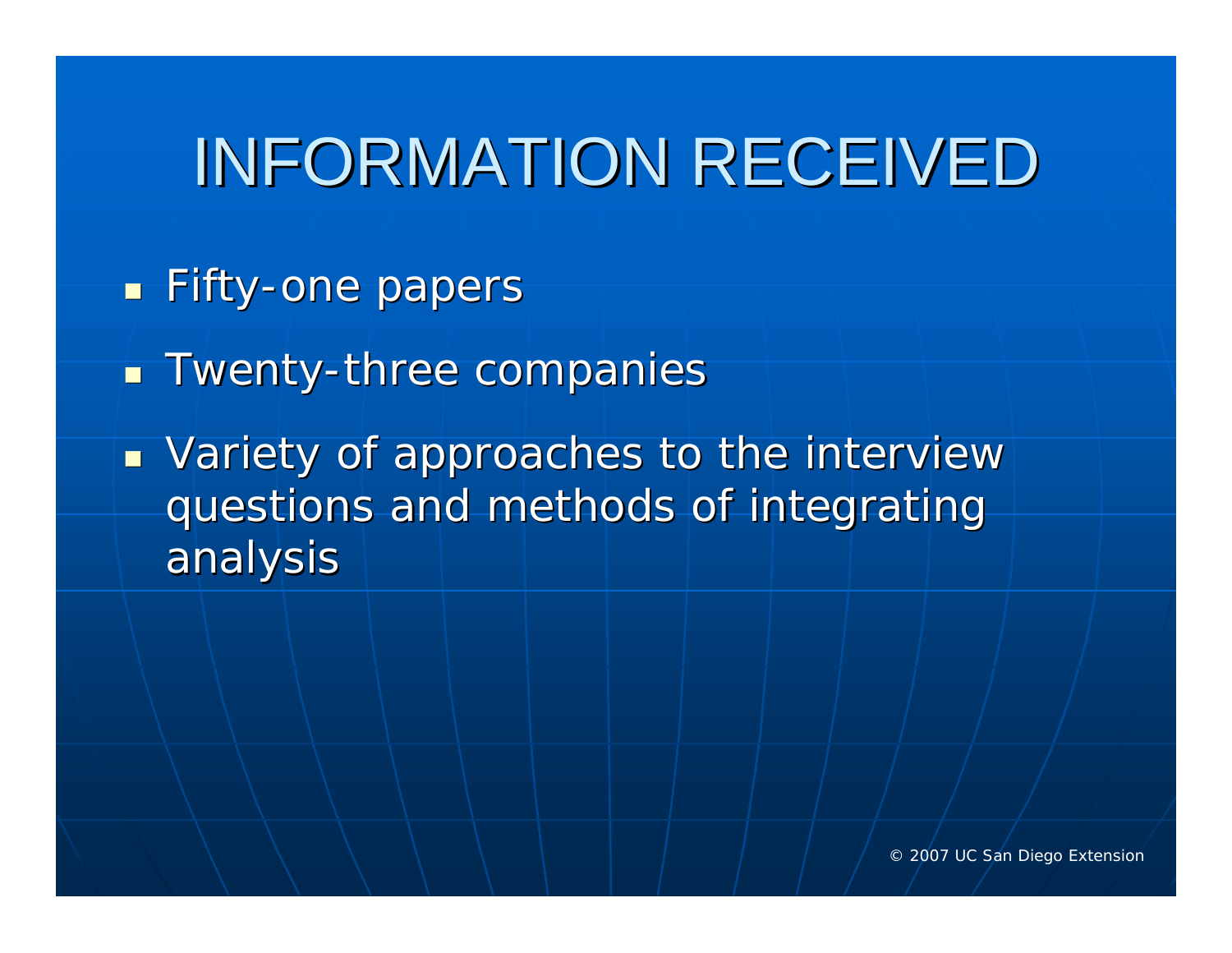- **Dimergian Organizational/Managerial Performance with** Regard to the Challenge
	- $\bullet$  Doing well  $\qquad \qquad \overline{\phantom{a}25\%}$ • Doing OK, but areas to improve | 55% • Poorly done Poorly done Poorly and Poorly done Poorly 20%
- $\blacksquare$ Organizational/Managerial Responses to the Challenge: Challenge:
	- Hiring/Selection/Pre - "Work "
	- Training/Mentoring | | | | 60%
	- Knowledge Transfer Tools/Processes 5%

35%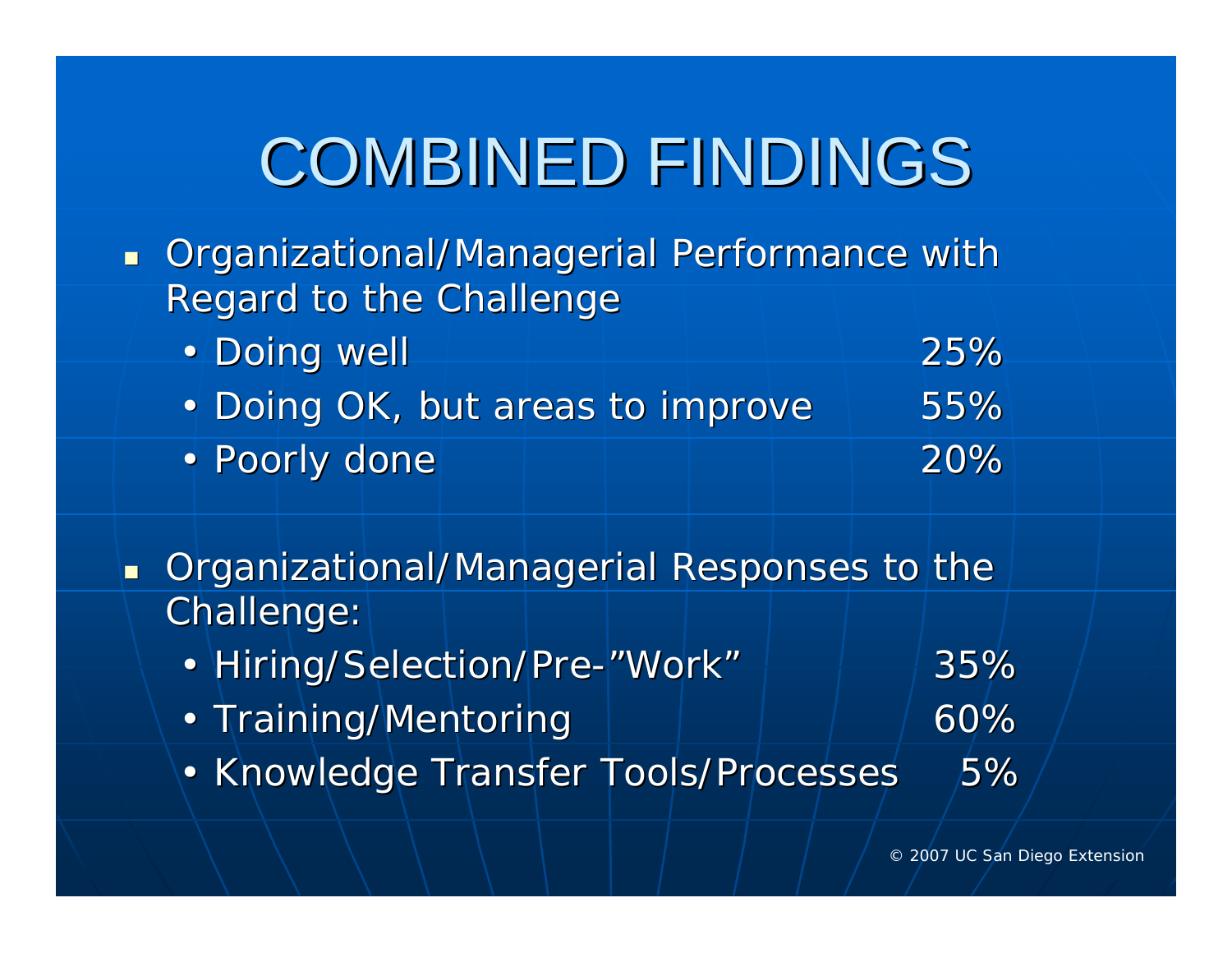#### **Hiring/Selection/Pre** ب - "Work "

- Think through the position carefully beforehand; know what you are looking for (and how to assess it)
- . Not just technical knowledge, but "fit" with both the organizational culture and the needs of the specific<br>project/program team (e.g., fit affects the speed of<br>becoming productive)
- The environment for work affeproductive (work station, co-workers, access to systems<br>and information, etc.)
- Seems to be an increasing preference for outgoing, self-<br>initiating people
- This becomes more important the more experience or ability you are looking for in a new employee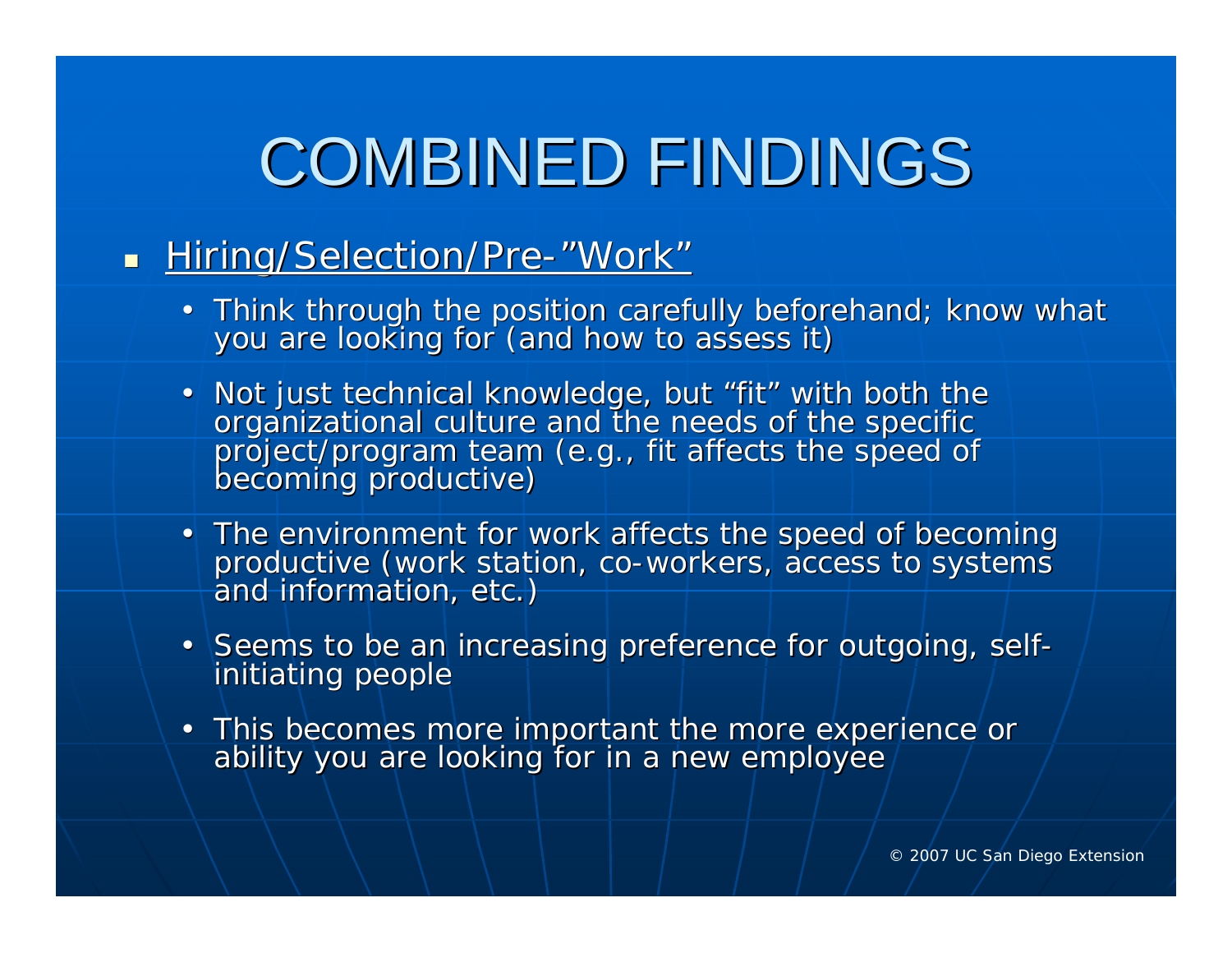#### $\blacksquare$ Hiring/Selection/Pre-"Work" Ideas

- Seldom find a perfect new employee (meets all the<br>requirements), always a "gap" or two; don't assign (early)<br>tasks in the "gaps", fill the "gaps" with help from work<br>associates,
- Big difference between integrating an experienced engineer<br>and a new college graduate prepare accordingly – prepare accordingly
- "Pre-employment" efforts can make a big difference student internships, college partnerships
- Best way to get quick integration is to get someone fully qualified and experienced aggressive recruitment, thord – aggressive recruitment, thorough assessment process
- Have recent new hires help with new employee hiring interviews interviews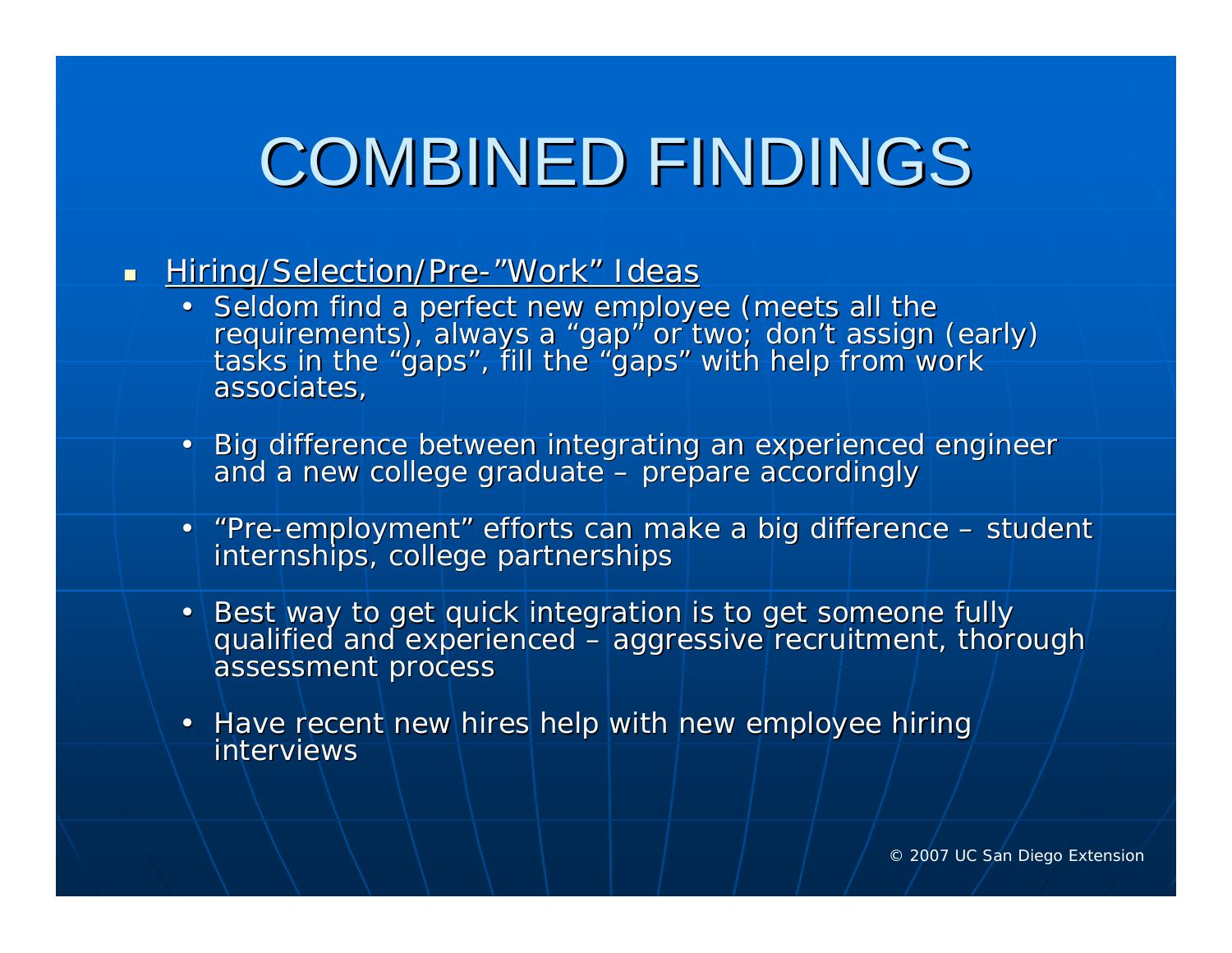#### $\mathbb{R}^2$ n Training/Mentoring Training

- People learn best by doing
	- $\blacksquare$  "real" tasks, short-term deadlines and feedback, progressive complexity progressive complexity
	- $\blacksquare$  long classes or lots of reading are not effective
- Must have someone to interact with
	- "buddy", "mentor", "peer", "pair"
	- **accessible and responsive (more important than formal** workplace relationship - $-$  assigned mentors seldom work)
	- $\,$  social/informal also very important (workplace colleagues)
- New employees like structure but managers like flexible, self-directed solutions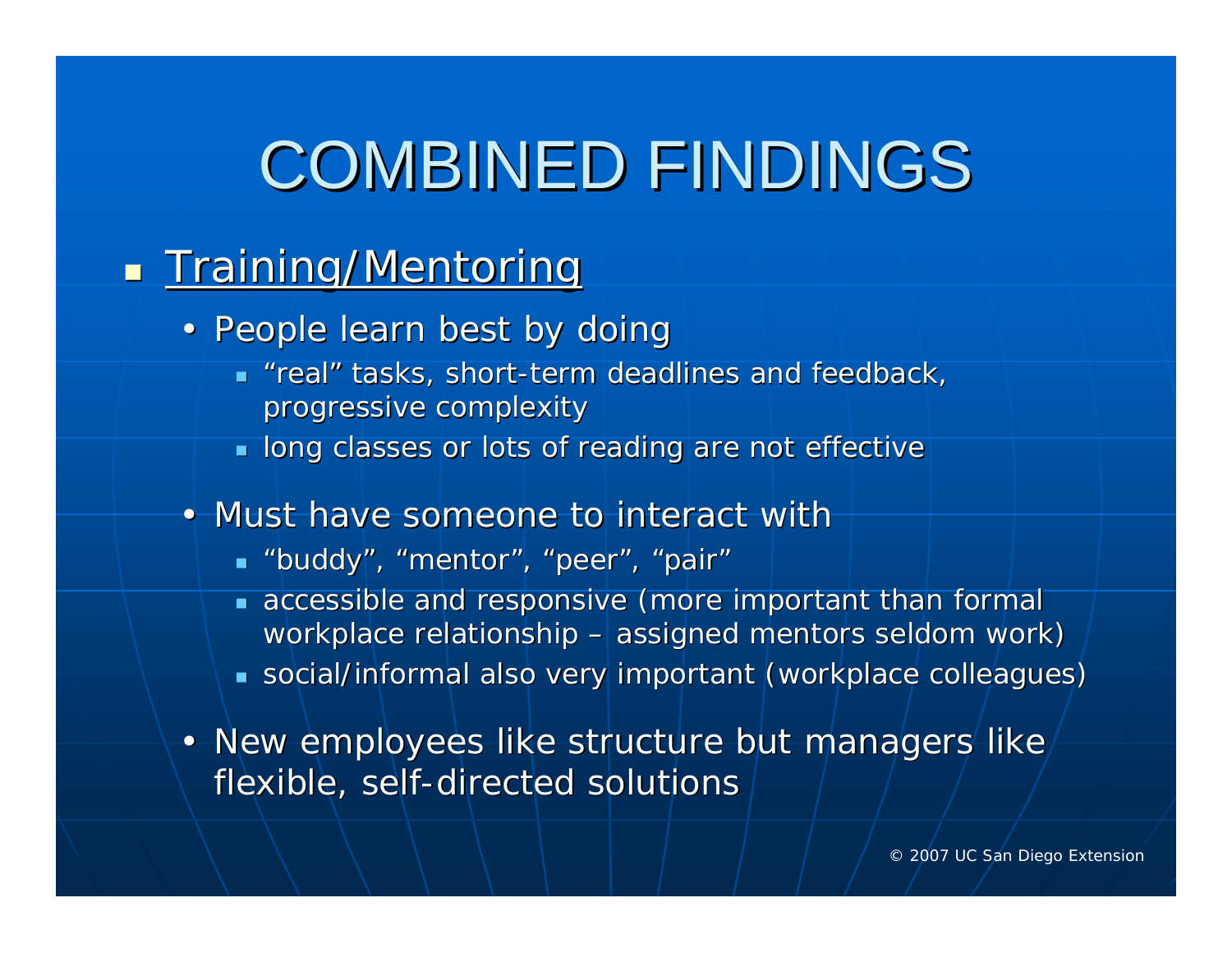#### $\blacksquare$ **Training/Mentoring Ideas**

- •One manager gave "homework"
- •"Take an engineer to work" day
- •"Associate Engineer Program"
- •• Two levels or orientation – corporate and program
- •Scheduled feedback sessions with someone outside of the employees department
- •• Have new employees participate in customer or other types of meetings (even though they can't contribute much)
- •"New Hire Integration Plan"
- •New employee networking group
- •Have new employees use the company products and attend product review meetings
- •Use Instant Messenger for quick questions
- •Pay attention to employee's learning modality; tailor their integration plan
- •Work group and corporate culture are different; need different orientations and integration activities